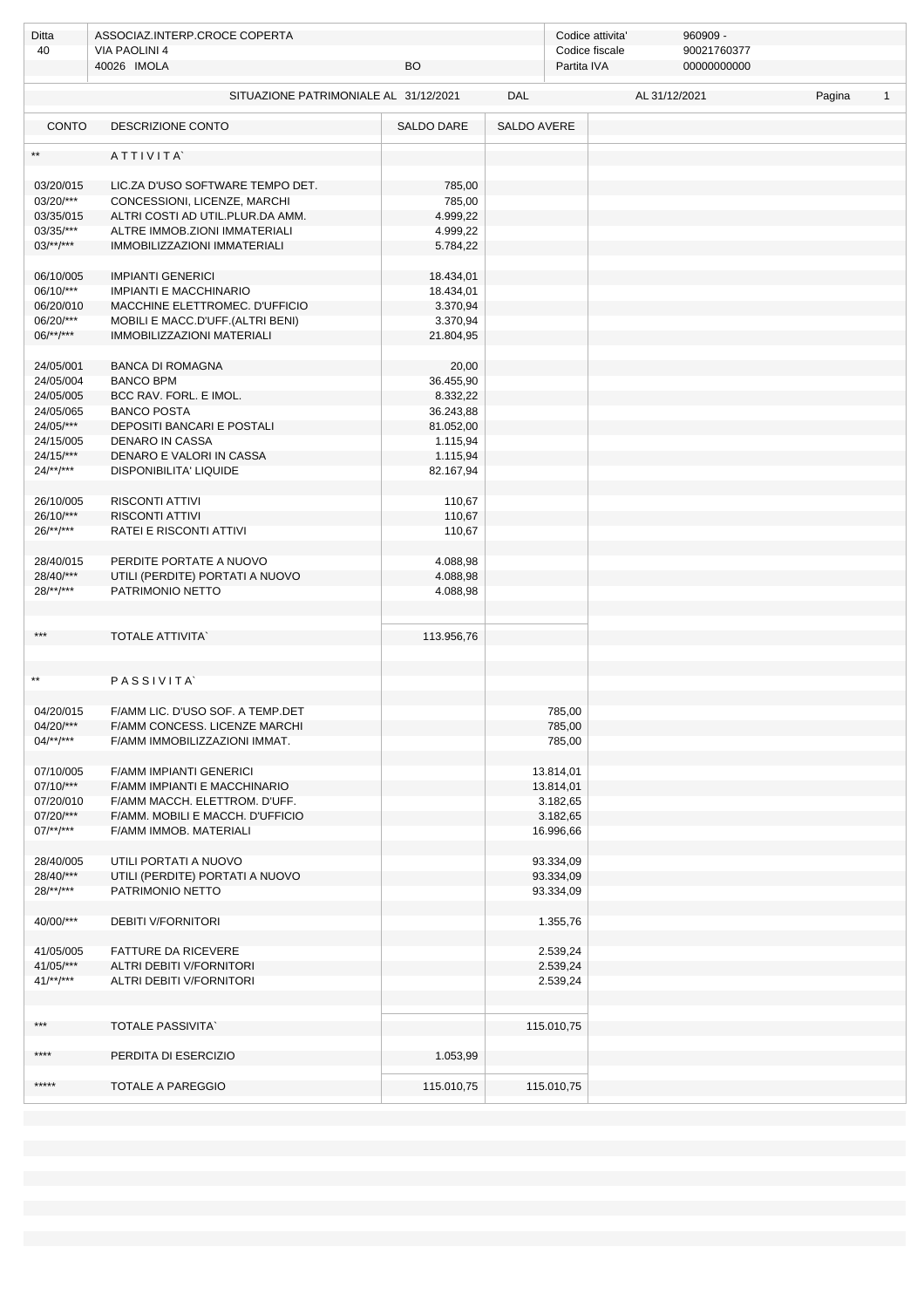| Ditta                     | ASSOCIAZ.INTERP.CROCE COPERTA                    |                    |                    | Codice attivita' | 960909 -      |                  |             |
|---------------------------|--------------------------------------------------|--------------------|--------------------|------------------|---------------|------------------|-------------|
| 40                        | VIA PAOLINI 4                                    |                    |                    | Codice fiscale   | 90021760377   |                  |             |
|                           | 40026 IMOLA                                      | BO                 |                    | Partita IVA      | 00000000000   |                  |             |
|                           | SITUAZIONE ECONOMICA AL 31/12/2021               |                    | DAL                |                  | AL 31/12/2021 |                  | Pagina<br>2 |
| <b>CONTO</b>              | DESCRIZIONE CONTO                                | <b>SALDO DARE</b>  | <b>SALDO AVERE</b> | % DARE           | % AVERE       | % DARE           | % AVERE     |
|                           | COSTI, SPESE E PERDITE                           |                    |                    |                  |               |                  |             |
|                           |                                                  |                    |                    |                  |               |                  |             |
| 58/05/535                 | <b>NOLEGGI</b>                                   | 460,00             |                    | 0,2705           |               | 0,2721           |             |
| 58/05/***<br>$58$ /**/*** | RICAVI DELLE VENDITE<br><b>RICAVI</b>            | 460,00<br>460,00   |                    | 0,2705           |               | 0,2721<br>0,2721 |             |
|                           |                                                  |                    |                    | 0,2705           |               |                  |             |
| 66/20/005                 | MATERIE DI CONSUMO C/ACQUISTI                    | 1.458,37           |                    | 0,8575           |               | 0,8628           |             |
| 66/20/***                 | MATERIE DI CONSUMO                               | 1.458,37           |                    | 0,8575           |               | 0,8628           |             |
| 66/25/005                 | <b>MERCI C/ACQUISTI</b>                          | 6.814,95           |                    | 4,0069           |               | 4,0319           |             |
| 66/25/***                 | <b>MERCI</b>                                     | 6.814,95           |                    | 4,0069           |               | 4,0319           |             |
| 66/30/025                 | <b>CANCELLERIA</b>                               | 117,12             |                    | 0,0689           |               | 0,0693           |             |
| 66/30/035                 | CARBURANTI E LUBRIFICANTI                        | 517,80             |                    | 0,3044           |               | 0,3063           |             |
| 66/30/***                 | <b>ALTRI ACQUISTI</b>                            | 634,92             |                    | 0,3733           |               | 0,3756           |             |
| 66/**/***                 | COSTI P/MAT.PRI, SUSS., CON.E MER.               | 8.908,24           |                    | 5,2376           |               | 5,2703           |             |
| 68/05/080                 | PEDAGGI AUTOSTRADALI                             | 8,40               |                    | 0,0049           |               | 0,0050           |             |
| 68/05/125                 | ASSICURAZ. NON OBBLIGATORIE                      | 497,89             |                    | 0,2927           |               | 0,2946           |             |
| 68/05/184                 | COMPENSI LAV.OCCAS.ATTIN.ATTIV.                  | 212,50             |                    | 0,1249           |               | 0,1257           |             |
| 68/05/290                 | PUBBLICITA'                                      | 14.915,53          |                    | 8,7696           |               | 8,8243           |             |
| 68/05/320                 | SPESE TELEFONICHE                                | 504,24             |                    | 0,2965           |               | 0,2983           |             |
| 68/05/330                 | SPESE POSTALI E DI AFFRANCATURA                  | 24,60              |                    | 0,0145           |               | 0,0146           |             |
| 68/05/340                 | SPESE DI RAPPRESENTANZA DEDUCIB.                 | 167,69             |                    | 0,0986           |               | 0,0992           |             |
| 68/05/345                 | <b>PASTI E SOGGIORNI</b><br><b>ONERI BANCARI</b> | 84,00              |                    | 0,0494           |               | 0,0497           |             |
| 68/05/370<br>68/05/386    | TEN.PAGHE,CONT.,DICH.DA LAV.AUT.                 | 606,70<br>2.359,97 |                    | 0,3567<br>1,3876 |               | 0,3589<br>1,3962 |             |
| 68/05/391                 | SIAE P/ATT.DIVER.DA DISCO.E SALE                 | 101,48             |                    | 0,0597           |               | 0,0600           |             |
| 68/05/490                 | ALTRI SERVIZI DEDUCIBILI                         | 427,50             |                    | 0,2513           |               | 0,2529           |             |
| 68/05/511                 | CONSULENZE PROFESSIONALI                         | 1.395,68           |                    | 0,8206           |               | 0,8257           |             |
| 68/05/513                 | <b>STAMPATI</b>                                  | 3.803,52           |                    | 2,2363           |               | 2,2502           |             |
| 68/05/520                 | SPESE POSTALI E TRASPORTO                        | 6.417,88           |                    | 3,7734           |               | 3,7969           |             |
| 68/05/604                 | <b>SPESE VARIE</b>                               | 965,53             |                    | 0,5677           |               | 0,5712           |             |
| 68/05/***                 | <b>COSTI PER SERVIZI</b>                         | 32.493,11          |                    | 19,1044          |               | 19,2235          |             |
| $68$ /**/***              | <b>COSTI PER SERVIZI</b>                         | 32.493,11          |                    | 19,1044          |               | 19,2235          |             |
| 70/05/101                 | NOLEGGIO DEDUCIBILE                              | 702,50             |                    | 0,4130           |               | 0,4156           |             |
| 70/05/605                 | <b>NOLEGGI</b>                                   | 150,00             |                    | 0,0882           |               | 0,0887           |             |
| 70/05/***                 | AFFITTI E LOCAZIONI                              | 852,50             |                    | 0,5012           |               | 0,5044           |             |
| 70/**/***                 | COSTI P/GODIMENTO BENI DI TERZI                  | 852,50             |                    | 0,5012           |               | 0,5044           |             |
|                           |                                                  |                    |                    |                  |               |                  |             |
| 74/20/015                 | AMM.TO LIC.USO SOFT.A TEMP.DET.                  | 157,00             |                    | 0,0923           |               | 0,0929           |             |
| 74/20/***                 | AMM.TO CONCESS., LICENZE, MARCHI                 | 157,00             |                    | 0,0923           |               | 0,0929           |             |
| 74/35/015                 | AMM.TO ALT.COS.AD UT.PLUR.DA AMM                 | 1.666,40           |                    | 0,9798           |               | 0,9859           |             |
| 74/35/***                 | AMM.TO ALTRE IMM.IMMATERIALI                     | 1.666,40           |                    | 0,9798           |               | 0,9859           |             |
| $74$ /**/***              | AMM.TI IMM. IMMATERIALI                          | 1.823,40           |                    | 1,0721           |               | 1,0788           |             |
| 75/10/005                 | AMM.TO ORD.IMP.GEN.                              | 630,00             |                    | 0,3704           |               | 0,3727           |             |
| 75/10/***                 | AMM. TO IMPIANTI E MACCHINARIO                   | 630,00             |                    | 0,3704           |               | 0,3727           |             |
| 75/20/010                 | AMM.TO ORD.MAC.ELETTROM.UF.                      | 115,79             |                    | 0,0681           |               | 0,0685           |             |
| 75/20/***                 | AMM.TO MOBILI E MACCHINE D'UFF.                  | 115,79             |                    | 0,0681           |               | 0,0685           |             |
| $75/**/***$               | AMM.TO IMM. MAT. - ORDINARIO                     | 745,79             |                    | 0,4385           |               | 0,4412           |             |
| 84/05/020                 | <b>IMPOSTA DI REGISTRO</b>                       | 200,00             |                    | 0,1176           |               | 0,1183           |             |
| 84/05/***                 | <b>IMPOSTE E TASSE</b>                           | 200,00             |                    | 0,1176           |               | 0,1183           |             |
| 84/10/094                 | EROG. LIBERALI DEDUCIBILI                        | 124.525,00         |                    | 73,2148          |               | 73,6714          |             |
| 84/10/***                 | ALTRI ONERI DIVERSI DI GESTIONE                  | 124.525,00         |                    | 73,2148          |               | 73,6714          |             |
| $84$ /**/***              | ONERI DIVERSI DI GESTIONE                        | 124.725,00         |                    | 73,3324          |               | 73,7897          |             |
| 95/15/015                 | SOPR.PAS.P/SPESE COM.ES.PRE.A109                 | 73,63              |                    | 0,0433           |               | 0,0436           |             |
| 95/15/***                 | VARIE (ONERI STRAORDINARI)                       | 73,63              |                    | 0,0433           |               | 0,0436           |             |
| $95/**/***$               | <b>ONERI STRAORDINARI</b>                        | 73,63              |                    | 0,0433           |               | 0,0436           |             |
|                           |                                                  |                    |                    |                  |               |                  |             |
|                           |                                                  |                    |                    |                  |               |                  |             |
| ***                       | <b>TOTALE COSTI</b>                              | 170.081,67         |                    |                  |               |                  |             |
|                           |                                                  |                    |                    |                  |               |                  |             |
| $\star\star$              | RICAVI E PROFITTI                                |                    |                    |                  |               |                  |             |
|                           |                                                  |                    |                    |                  |               |                  |             |
| 58/05/518                 | <b>CONTRIBUTI VARI</b>                           |                    | 155.054,49         |                  | 91,7332       |                  | 91,7332     |
| 58/05/519                 | <b>CONTRIBUTO 5 PER MILLE</b>                    |                    | 12.933,00          |                  | 7,6514        |                  | 7,6514      |
| 58/05/***                 | RICAVI DELLE VENDITE                             |                    | 167.987,49         |                  | 99,3846       |                  | 99,3846     |
|                           |                                                  |                    |                    |                  |               |                  |             |